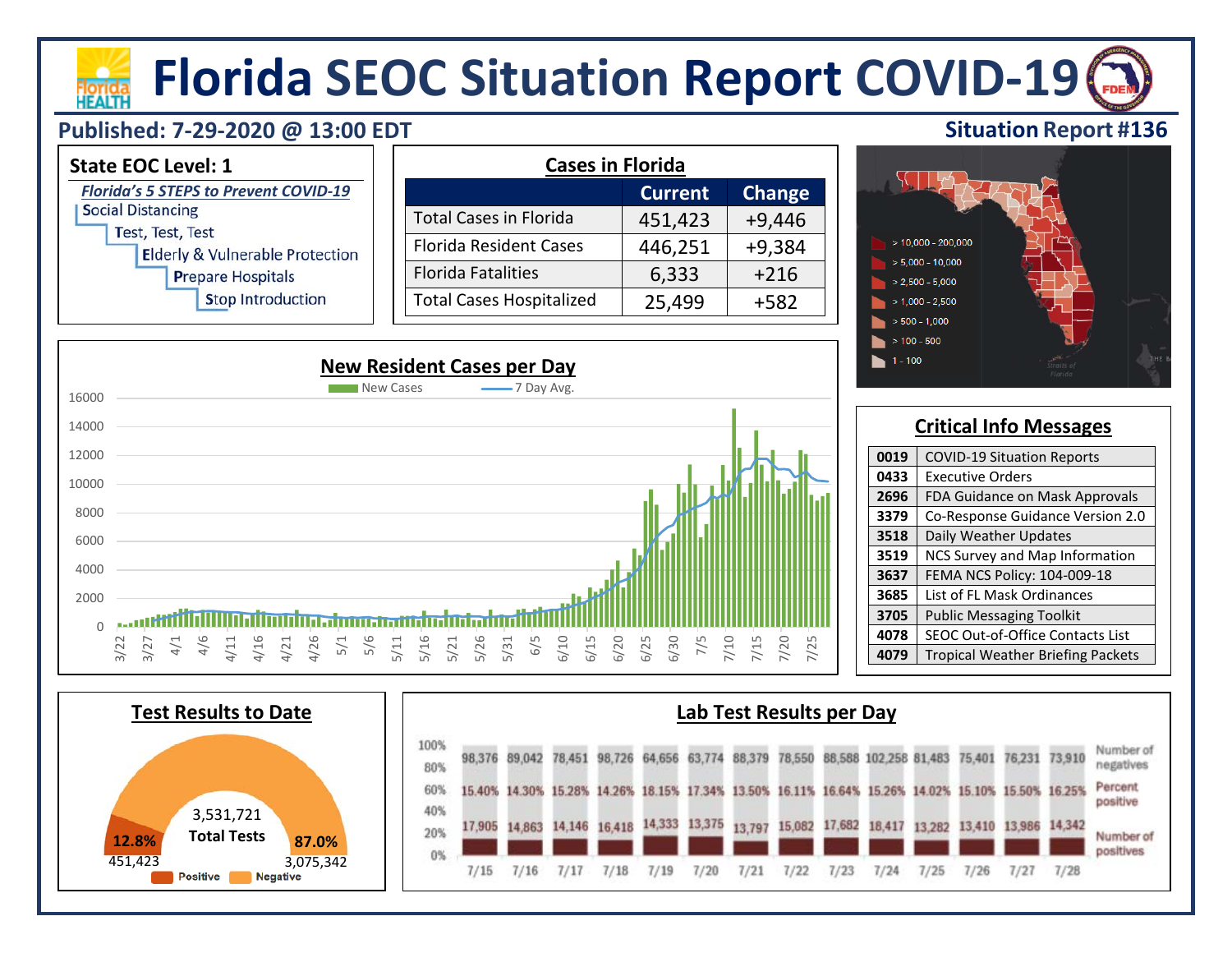# **New Cases Trends by County**

| <b>County</b>       | <b>New</b><br><b>Cases</b> | <b>Positivity</b><br>Rate | <b>7-day Average</b><br><b>New Cases</b> | <b>7-day Average</b><br><b>Positivity Rate</b> | <b>County</b>     | <b>New</b><br><b>Cases</b> | <b>Positivity</b><br>Rate | <b>7-day Average</b><br><b>New Cases</b>                             | <b>7-day Average</b><br><b>Positivity Rate</b> |
|---------------------|----------------------------|---------------------------|------------------------------------------|------------------------------------------------|-------------------|----------------------------|---------------------------|----------------------------------------------------------------------|------------------------------------------------|
| Alachua             | 56                         | 5.5%                      | 78                                       | 6.0%                                           | Lake              | 67                         | 7.0%                      | 105                                                                  | 7.7%                                           |
| <b>Baker</b>        | $\overline{7}$             | 14.0%                     | 11                                       | 11.2%                                          | Lee               | 161                        | 10.8%                     | 212                                                                  | 9.7%                                           |
| <b>Bay</b>          | 111                        | 22.2%                     | 141                                      | 21.3%                                          | Leon              | 55                         | 5.9%                      | 98                                                                   | 7.4%                                           |
| <b>Bradford</b>     | 67                         | 18.8%                     | 15                                       | 11.6%                                          | Levy              | 16                         | 15.5%                     | 14                                                                   | 10.6%                                          |
| <b>Brevard</b>      | 99                         | 8.7%                      | 99                                       | 6.7%                                           | Liberty           | 8                          | 21.9%                     | $\overline{4}$                                                       | 11.6%                                          |
| <b>Broward</b>      | 1,313                      | 12.7%                     | 1,318                                    | 13.0%                                          | <b>Madison</b>    | 4                          | 16.2%                     | 10                                                                   | 17.1%                                          |
| Calhoun             | 6                          | 17.4%                     | 6                                        | 8.6%                                           | <b>Manatee</b>    | 97                         | 6.8%                      | 158                                                                  | 7.8%                                           |
| <b>Charlotte</b>    | 23                         | 5.1%                      | 39                                       | 6.8%                                           | <b>Marion</b>     | 386                        | 23.9%                     | 213                                                                  | 15.7%                                          |
| <b>Citrus</b>       | 37                         | 10.4%                     | 36                                       | 8.8%                                           | <b>Martin</b>     | 42                         | 19.1%                     | 40                                                                   | 10.9%                                          |
| Clay                | 82                         | 13.1%                     | 64                                       | 8.4%                                           | <b>Monroe</b>     | 23                         | 12.3%                     | 31                                                                   | 13.2%                                          |
| <b>Collier</b>      | 109                        | 12.8%                     | 133                                      | 11.9%                                          | <b>Nassau</b>     | 23                         | 9.7%                      | 24                                                                   | 8.3%                                           |
| Columbia            | 38                         | 27.6%                     | 114                                      | 26.8%                                          | <b>Okaloosa</b>   | 95                         | 13.4%                     | 68                                                                   | 10.7%                                          |
| <b>Dade</b>         | 2,791                      | 16.3%                     | 2,971                                    | 18.1%                                          | <b>Okeechobee</b> | 5                          | 9.1%                      | 23                                                                   | 15.6%                                          |
| <b>DeSoto</b>       | 13                         | 16.5%                     | 18                                       | 13.3%                                          | Orange            | 371                        | 8.4%                      | 499                                                                  | 8.8%                                           |
| <b>Dixie</b>        | $\overline{3}$             | 3.6%                      | 5                                        | 10.0%                                          | Osceola           | 157                        | 15.3%                     | 206                                                                  | 13.4%                                          |
| <b>Duval</b>        | 260                        | 9.3%                      | 346                                      | 8.5%                                           | <b>Palm Beach</b> | 573                        | 8.6%                      | 666                                                                  | 10.0%                                          |
| Escambia            | 179                        | 12.7%                     | 161                                      | 11.9%                                          | Pasco             | 109                        | 9.6%                      | 120                                                                  | 8.8%                                           |
| <b>Flagler</b>      | 12                         | 5.9%                      | 22                                       | 7.3%                                           | <b>Pinellas</b>   | 259                        | 8.2%                      | 230                                                                  | 6.8%                                           |
| Franklin            | 8                          | 9.1%                      | 3                                        | 5.7%                                           | Polk              | 166                        | 10.9%                     | 250                                                                  | 12.2%                                          |
| Gadsden             | 43                         | 8.9%                      | 44                                       | 14.4%                                          | Putnam            | 32                         | 9.8%                      | 25                                                                   | 10.1%                                          |
| Gilchrist           | 10                         | 12.6%                     | 8                                        | 14.2%                                          | <b>Santa Rosa</b> | 180                        | 24.1%                     | 148                                                                  | 20.2%                                          |
| Glades              | $1\,$                      | 14.3%                     | 14                                       | 28.6%                                          | Sarasota          | 75                         | 4.9%                      | 112                                                                  | 6.8%                                           |
| Gulf                | 21                         | 22.0%                     | 12                                       | 18.7%                                          | Seminole          | 102                        | 8.0%                      | 100                                                                  | 7.9%                                           |
| <b>Hamilton</b>     | 0                          | 0.0%                      | 6                                        | 10.7%                                          | St. Johns         | 79                         | 11.9%                     | 67                                                                   | 9.0%                                           |
| <b>Hardee</b>       | $\overline{7}$             | 16.2%                     | 12                                       | 15.9%                                          | St. Lucie         | 91                         | 13.1%                     | 130                                                                  | 12.5%                                          |
| Hendry              | 17                         | 31.8%                     | 26                                       | 19.7%                                          | Sumter            | 17                         | 6.5%                      | 23                                                                   | 7.0%                                           |
| Hernando            | 58                         | 16.8%                     | 44                                       | 10.9%                                          | <b>Suwannee</b>   | 22                         | 19.3%                     | 18                                                                   | 13.7%                                          |
| <b>Highlands</b>    | 12                         | 15.2%                     | 34                                       | 9.5%                                           | <b>Taylor</b>     | $\mathbf 0$                | 3.2%                      | 9                                                                    | 12.0%                                          |
| Hillsborough        | 445                        | 10.9%                     | 482                                      | 10.6%                                          | <b>Union</b>      | $-47$                      | 10.5%                     | 6                                                                    | 19.5%                                          |
| <b>Holmes</b>       | $\overline{3}$             | 1.9%                      | 10                                       | 10.7%                                          | Volusia           | 99                         | 8.5%                      | 131                                                                  | 8.8%                                           |
| <b>Indian River</b> | 45                         | 9.9%                      | 56                                       | 8.5%                                           | Wakulla           | 8                          | 7.5%                      | 29                                                                   | 7.0%                                           |
| Jackson             | 247                        | 49.8%                     | 90                                       | 20.9%                                          | Walton            | 25                         | 13.6%                     | 32                                                                   | 12.7%                                          |
| Jefferson           | 4                          | 6.7%                      | 9                                        | 10.5%                                          | Washington        | 9                          | 7.0%                      | 15                                                                   | 12.6%                                          |
| Lafayette           | $\overline{3}$             | 22.2%                     | $\overline{3}$                           | 11.2%                                          |                   |                            |                           | Numbers for this chart are not cumulative and only reflect new cases |                                                |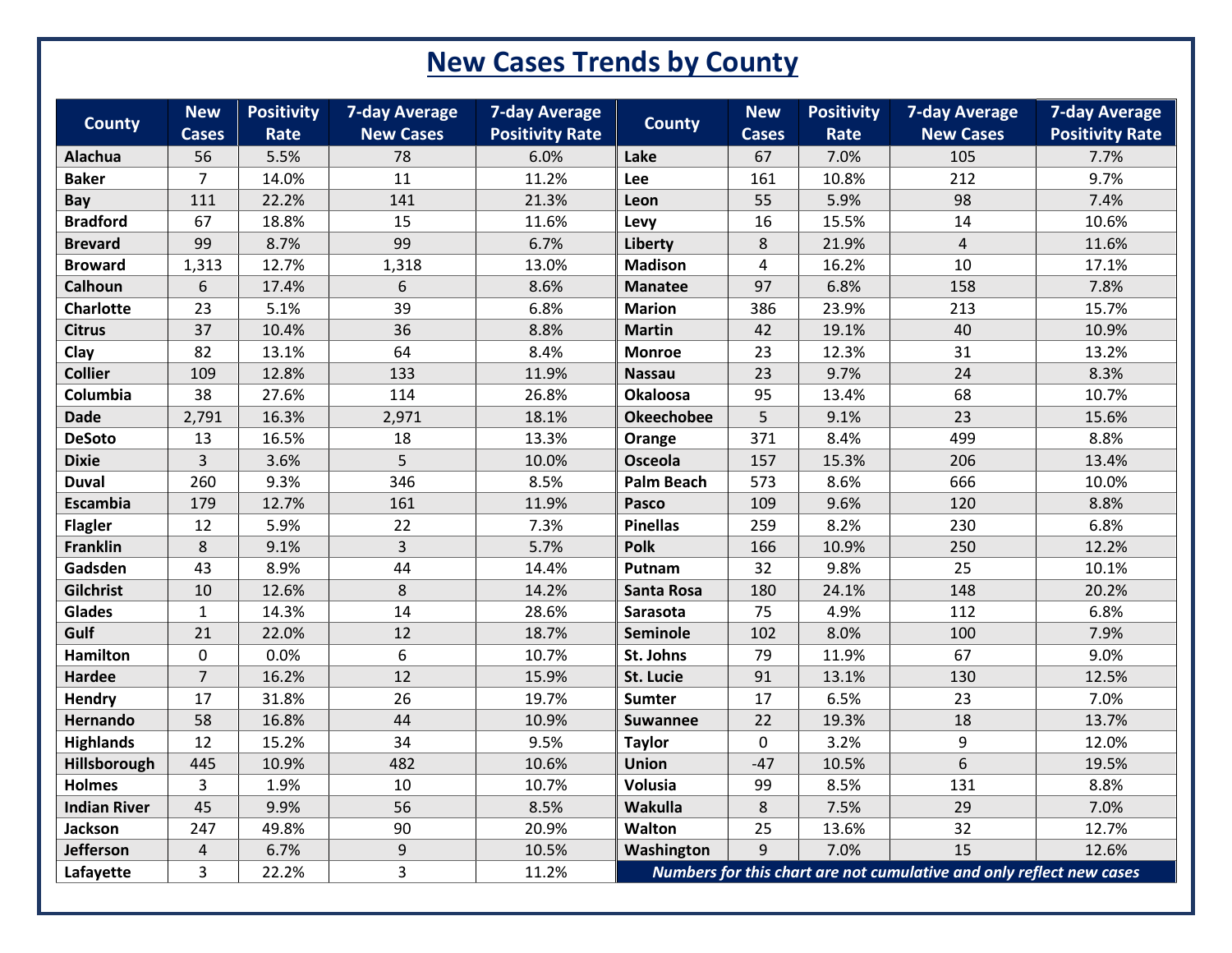# **County Cumulative Totals**

| <b>County</b>                                        | <b>Total</b> | <b>Resident</b>   | <b>Total COVID+</b>     | <b>Total</b>  | <b>County</b>     | <b>Total</b> | <b>Resident</b>   | <b>Total COVID+</b>                                       | <b>Total</b>  |
|------------------------------------------------------|--------------|-------------------|-------------------------|---------------|-------------------|--------------|-------------------|-----------------------------------------------------------|---------------|
|                                                      | <b>Cases</b> | <b>Fatalities</b> | <b>Hospitalizations</b> | <b>Tested</b> |                   | <b>Cases</b> | <b>Fatalities</b> | <b>Hospitalizations</b>                                   | <b>Tested</b> |
| Alachua                                              | 3,353        | 20                | 139                     | 64,622        | Lake              | 4,326        | 50                | 190                                                       | 57,897        |
| <b>Baker</b>                                         | 329          | $\overline{4}$    | 25                      | 4,083         | Lee               | 14,877       | 279               | 900                                                       | 105,077       |
| Bay                                                  | 3,257        | 19                | 98                      | 22,013        | Leon              | 4,004        | 14                | 110                                                       | 52,303        |
| <b>Bradford</b>                                      | 307          | 3                 | 24                      | 3,926         | Levy              | 509          | $\overline{2}$    | 26                                                        | 5,512         |
| <b>Brevard</b>                                       | 5,254        | 95                | 352                     | 76,968        | Liberty           | 348          | $\overline{2}$    | 5                                                         | 2,970         |
| <b>Broward</b>                                       | 52,970       | 638               | 3,104                   | 381,963       | <b>Madison</b>    | 564          | 6                 | 24                                                        | 4,693         |
| Calhoun                                              | 271          | $\overline{7}$    | 25                      | 2,120         | <b>Manatee</b>    | 8,187        | 173               | 477                                                       | 76,815        |
| Charlotte                                            | 1,807        | 85                | 214                     | 22,015        | <b>Marion</b>     | 4,314        | 55                | 324                                                       | 41,914        |
| <b>Citrus</b>                                        | 1,160        | 23                | 99                      | 16,313        | <b>Martin</b>     | 3,527        | 73                | 297                                                       | 23,920        |
| Clay                                                 | 2,697        | 47                | 171                     | 31,020        | <b>Monroe</b>     | 1,198        | 6                 | 71                                                        | 11,343        |
| <b>Collier</b>                                       | 9,178        | 120               | 612                     | 57,448        | <b>Nassau</b>     | 1,009        | $\,8\,$           | 51                                                        | 13,448        |
| Columbia                                             | 2,323        | 10                | 86                      | 11,986        | <b>Okaloosa</b>   | 2,577        | 22                | 109                                                       | 25,078        |
| <b>Dade</b>                                          | 113,143      | 1,455             | 5,188                   | 602,089       | <b>Okeechobee</b> | 858          | 3                 | 71                                                        | 5,969         |
| <b>DeSoto</b>                                        | 1,240        | 14                | 92                      | 8,996         | Orange            | 28,191       | 203               | 769                                                       | 246,277       |
| <b>Dixie</b>                                         | 241          | $\overline{4}$    | 22                      | 2,333         | Osceola           | 8,130        | 61                | 311                                                       | 56,322        |
| <b>Duval</b>                                         | 20,398       | 149               | 580                     | 188,599       | <b>Palm Beach</b> | 32,171       | 795               | 2,474                                                     | 250,023       |
| <b>Escambia</b>                                      | 7,429        | 88                | 357                     | 62,476        | Pasco             | 6,101        | 68                | 424                                                       | 60,208        |
| <b>Flagler</b>                                       | 850          | $10\,$            | 70                      | 13,248        | <b>Pinellas</b>   | 15,800       | 400               | 1,336                                                     | 156,276       |
| <b>Franklin</b>                                      | 103          | $\mathbf{1}$      | $\overline{3}$          | 2,434         | <b>Polk</b>       | 12,059       | 251               | 942                                                       | 85,351        |
| Gadsden                                              | 1,267        | 14                | 97                      | 10,356        | Putnam            | 1,223        | 15                | 131                                                       | 11,174        |
| Gilchrist                                            | 334          | $\overline{2}$    | 6                       | 3,359         | <b>Santa Rosa</b> | 3,125        | 22                | 146                                                       | 24,797        |
| <b>Glades</b>                                        | 390          | 3                 | 25                      | 1,078         | Sarasota          | 5,349        | 116               | 332                                                       | 66,309        |
| Gulf                                                 | 286          | 0                 | 15                      | 3,205         | Seminole          | 6,333        | 72                | 343                                                       | 61,809        |
| <b>Hamilton</b>                                      | 564          | 3                 | 18                      | 3,822         | St. Johns         | 3,136        | 23                | 149                                                       | 36,344        |
| <b>Hardee</b>                                        | 812          | $\overline{7}$    | 66                      | 4,204         | St. Lucie         | 4,805        | 114               | 285                                                       | 38,209        |
| Hendry                                               | 1,606        | 34                | 137                     | 7,771         | <b>Sumter</b>     | 1,045        | 27                | 137                                                       | 15,903        |
| Hernando                                             | 1,579        | 26                | 161                     | 16,761        | <b>Suwannee</b>   | 1,060        | 32                | 83                                                        | 6,597         |
| <b>Highlands</b>                                     | 1,115        | 25                | 125                     | 14,449        | <b>Taylor</b>     | 288          | 3                 | 13                                                        | 2,813         |
| Hillsborough                                         | 28,268       | 323               | 1,159                   | 213,702       | <b>Union</b>      | 200          | $\overline{4}$    | 15                                                        | 3,186         |
| <b>Holmes</b>                                        | 402          | $\mathbf{1}$      | 9                       | 3,892         | Volusia           | 6,572        | 107               | 451                                                       | 64,736        |
| <b>Indian River</b>                                  | 2,118        | 38                | 132                     | 24,181        | Wakulla           | 543          | $\overline{2}$    | 22                                                        | 7,034         |
| Jackson                                              | 1,544        | 26                | 81                      | 9,578         | Walton            | 1,119        | 12                | 51                                                        | 8,301         |
| <b>Jefferson</b>                                     | 188          | 5                 | 21                      | 2,139         | Washington        | 469          | 13                | 30                                                        | 3,930         |
| Lafayette                                            | 95           | $\mathbf{1}$      | $\overline{7}$          | 849           |                   |              |                   | All numbers in this chart are cumulative totals (to-date) |               |
| <b>Total Hospitalizations based on 7-26 DOH data</b> |              |                   |                         |               |                   |              |                   |                                                           |               |